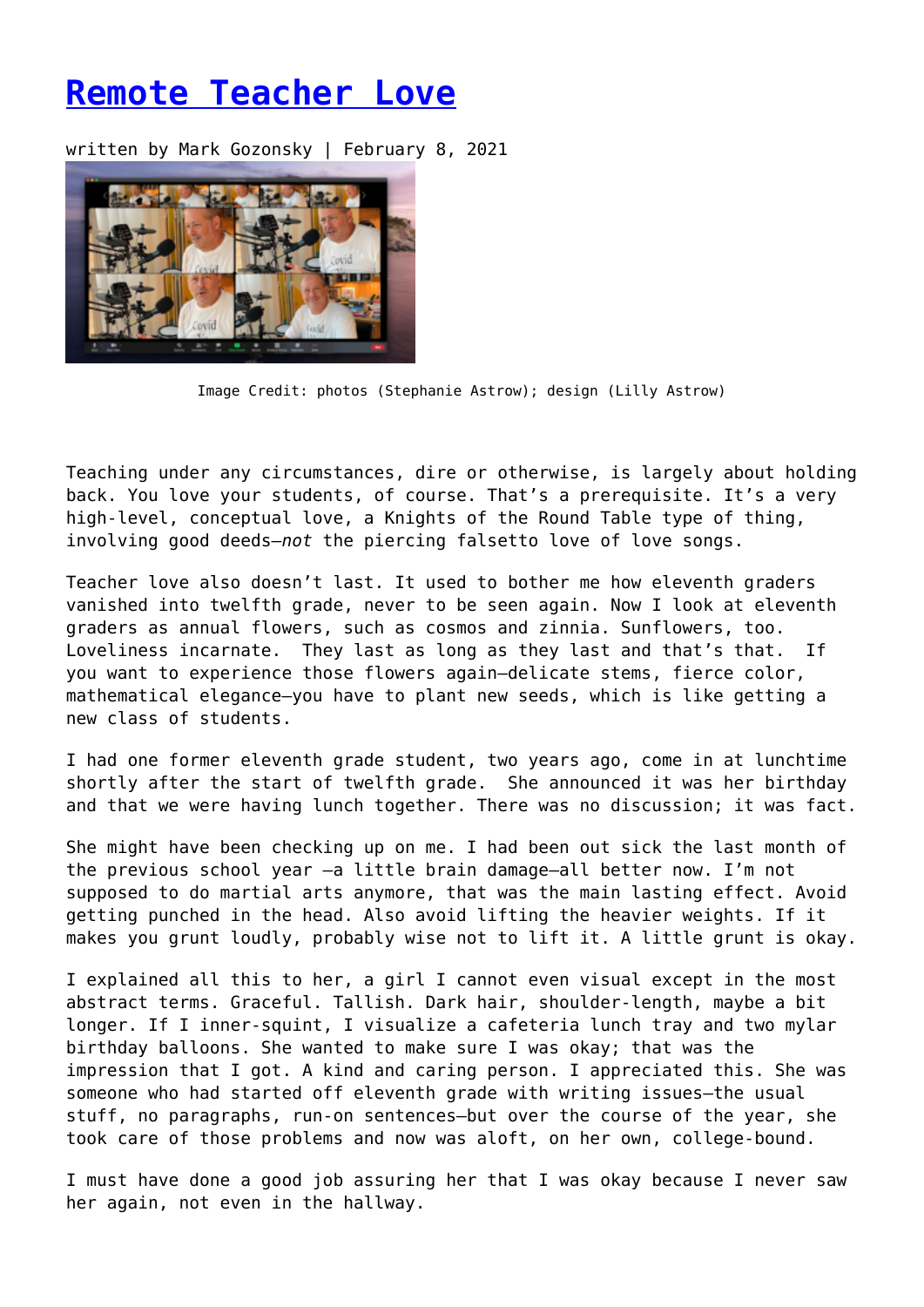Holding back is how it is over the long haul of the school year and also in the pedagogic moment. Even when I could go on and on about how Samuel Johnson compiled the first English dictionary by himself in a year. Samuel Johnson was so disfigured by infant scrofula that as a grown man he looked like a scarred monster and children backed away from him, one more reason why Samuel Johnson's own attempts at school teaching failed. Samuel Johnson's best friend was a convicted murderer. Samuel Johnson addressed homelessness in his neighborhood by inviting unhoused people to live with him. All of this matters urgently, but not so urgently that I keep at it for more than seven minutes. The length of "Layla" is as far as I go. After seven minutes, nothing matters more than giving students a break, so I stop.

I do not stop so they can ask questions. I stop on humanitarian grounds. When students have questions, they ask, unprompted, immediately, interrupting. One of the best ways to get an unruly class to simmer down is to ask if anyone has questions.

Nowadays, of course, online, there is no unruliness. On Zoom, the students assemble as black rectangles, hard not to imagine as stacked coffins.

I combat morbid imagery with my microphone in its flexible, expandable and retractable metal-arm mic stand: remote learning high school English teacher as DJ / public radio personality. I brush my lips against the microphone's soft foam cover. I balance my nose upon it, like a seal. Someone, somewhere, should be having fun. During COVID times, during school hours, that's me.

Enthusiasm.

Contagious.

\*

Teacher love is also not father-daughter love. I know this because I became a teacher in my heart the moment my twin daughters, formerly the squirmy infants I had swaddled like burritos in my cotton T-shirts, strode down the aisle of the Castle Heights Elementary School auditorium to join their kindergarten teachers. You can't get rid of me that fast, I vowed, and soon thereafter signed up for teacher training school.

Yet father-daughter love does not equate to teacher-student love, as the most recalcitrant fifth grader in my first-ever class pointed out: "You got your daughters at home to love you, Mister. We ain't here for that."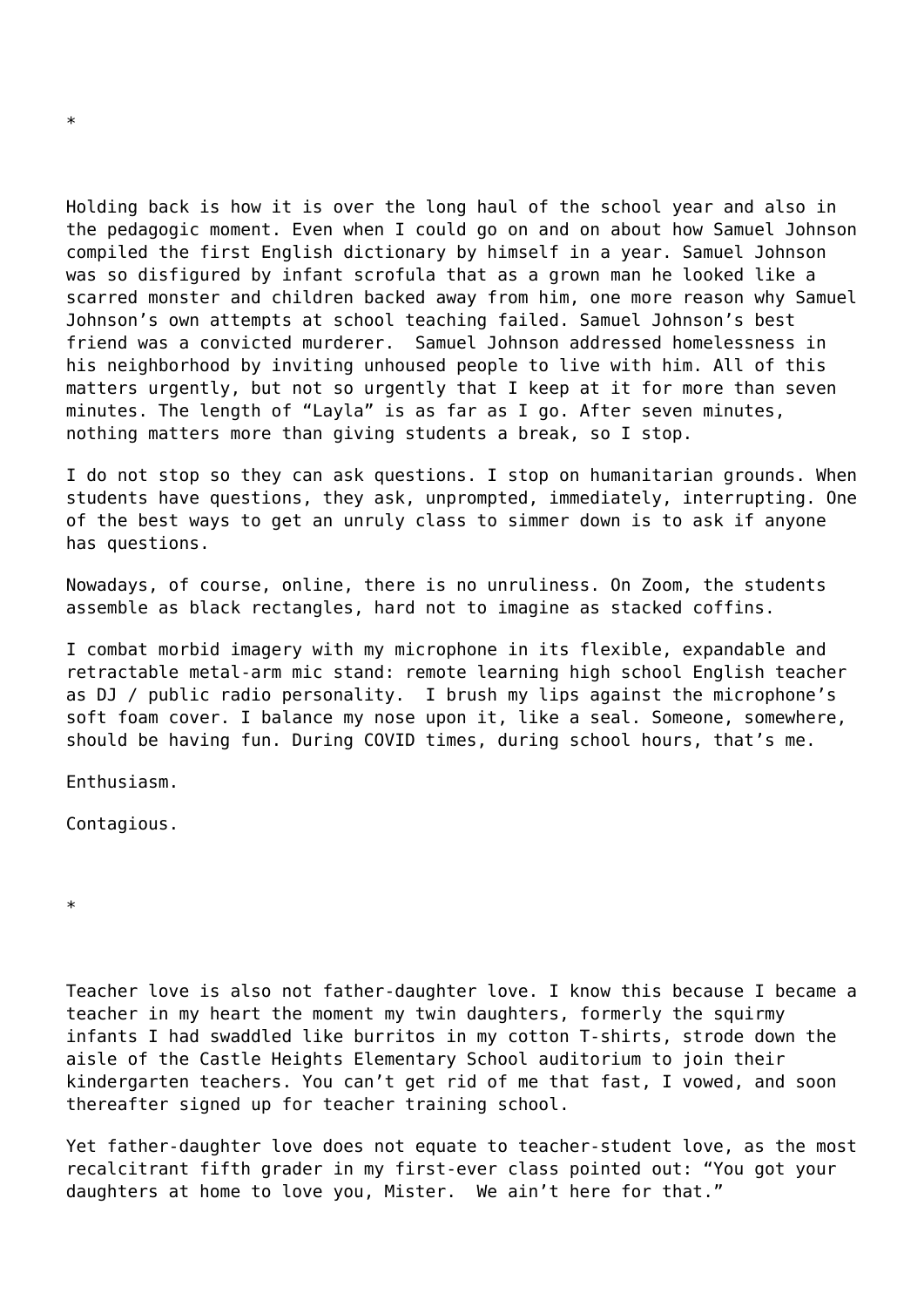I did talk about my daughters a lot in class until I realized, belatedly, that this alienated the students. What about us, was their perfectly understandable response. You had to put all the handprint-in-wet-cement memories aside and focus on the children in front of you.

Teacher love is also not love for all of humankind. You can't be all nice like that. Otherwise, kids naturally get distracted by thinking about how they can take advantage of you. Strict, but not mean. Never mean. This is a matter of self-preservation, as anything you do that might humiliate a student is certain to come back at you tenfold.

When I talk about how much of teaching is about holding back, I mean holding back not only many good intentions, such as solving problems for them, but also bad intentions such as sarcasm and snappy retorts of any kind. There is no coming back from raising of the voice in anger; the breakage there is permanent and light does not get in.

So teacher love is not father-daughter love, nor love of humanity, but it does consist to some degree of controlled rage. Herein lies a clue. What is the teacher raging about? The distance between the real and the ideal.

The ideal is, we are all immersed in close reading of diverse, relevant authors; and in our own writing, matching nuanced claims with fine-tuned detail.

The real is, I have an entire class worth of kids missing because of COVID-19. What is the love that enables a remote teacher to navigate the chasm of mass absence?

\*

I reached out with electronic messaging to the 60 of my 220 students who hadn't turned in any work at all by mid-semester—"I don't have any record of you turning anything in. Does that sound right? What's happening?"

Half of those sixty kids get back to me.

They say:

Both of my parents are in the hospital. I'm taking care of my three brothers.

Or, I'm not in the best place, mentally. Even the simplest things are hard to do.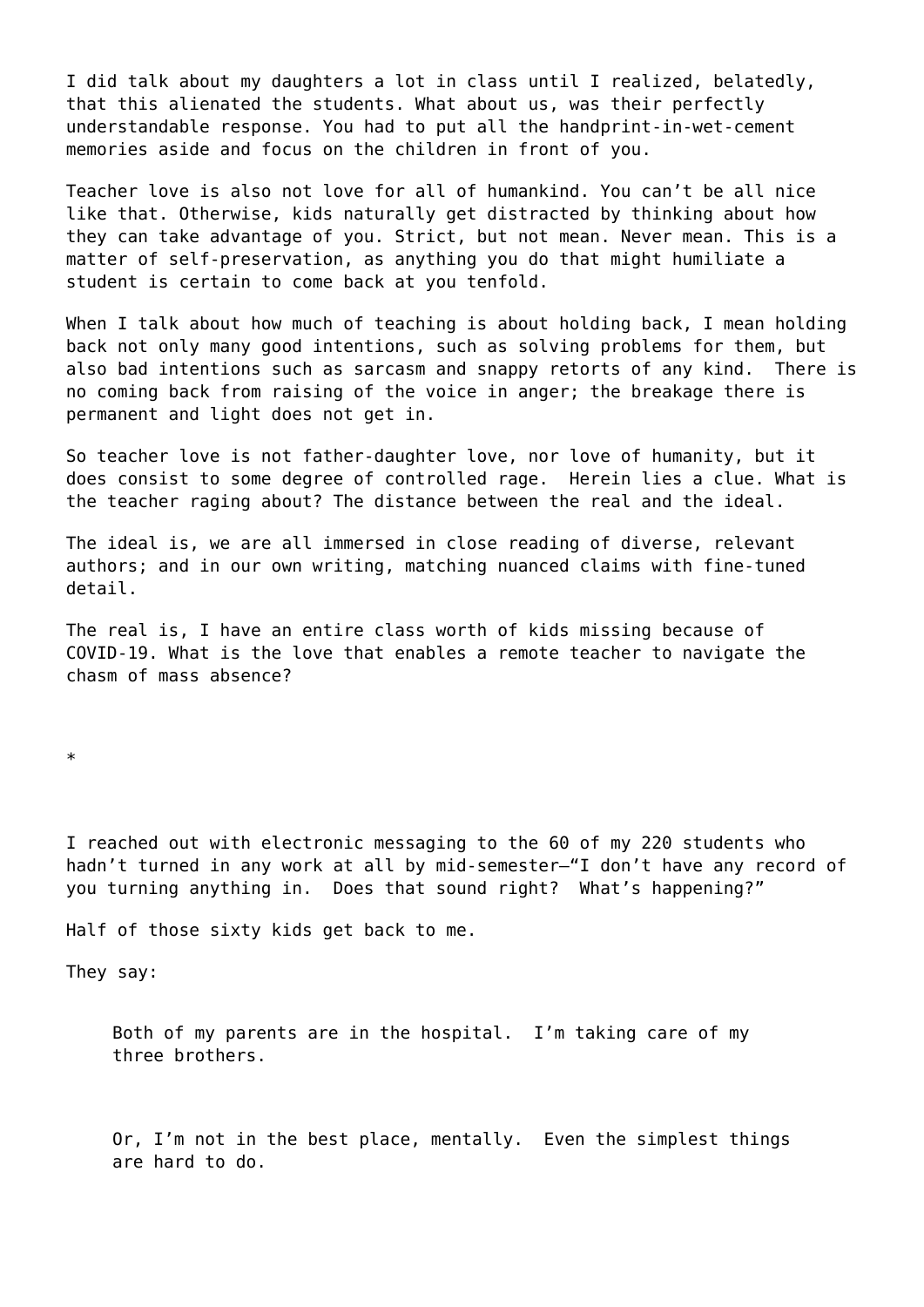Whatever their situation, they all say this—I'll try to get some work turned in tomorrow.

The 30 kids who don't get back to me: that's an entire class worth of kids, missing. In a typical year, you'll have four or five kids ghost on you like that. I tallied these missing kids and sent the list to the attendance counselor, then turned my attention back to the students who are hanging in there.

\*

One of the highest forms of teacher love is giving a kid a book. That's the exchange: not a rose or a ring. The book. I don't care if I ever get these books back. Let them do their good off the shelf, in the world. Books I have let go include *Before You Suffocate Your Own Fool Self, I am Not Your Perfect Mexican Daughter,* the graphic novel version of anything*,* and twice—this is vinyl, not a book—*Good Kid, m.A.A.d City.* 

Yet many is the time I have had books I recommended to a kid left on the desk after class. I tell kids it's okay if they don't want to read it because I didn't write it, but this is not true. The book left on the desk is an arrow to the soul, so one way I know the soul is immortal is that I keep giving books away.

I have one kid in my English Language Development class: she really wants to reclassify so she can end being branded deficient in English and instead take a dance class. I dropped *Children of Blood and Bone* at the heavily plexiglassed school front desk for her to pick up. I have another kid in AP English Language. She told me she's dyslexic but wanted to take the class for the challenge. For her I left *The Song of Achilles.* 

Sometimes I wonder if my practice with students is really love or just common decency. For example, I always put a graphic on anything I hand out to them, or nowadays, share online. An all-text form feels too soul-sucking, like I'm making them do their taxes. The graphic may relate to the topic, or not. Armadillos are always good. Back when we were in the classroom, the graphic gave many students something to color in. I don't know what they do with them now.

I greet each one of my kids on Zoom. Howdy, how are you, how's it going. They say fine, fine, okay. If they say great, I ask, "How'd you get the upgrade?" and they say, "I just woke up in a good mood" or "My dog licked me and he doesn't usually lick me."

Licking is good. Just don't lick that dog back!

Flexibility on deadlines: love or decency? When the world is engulfed by pandemic, when the state of California has been on fire and is likely to be